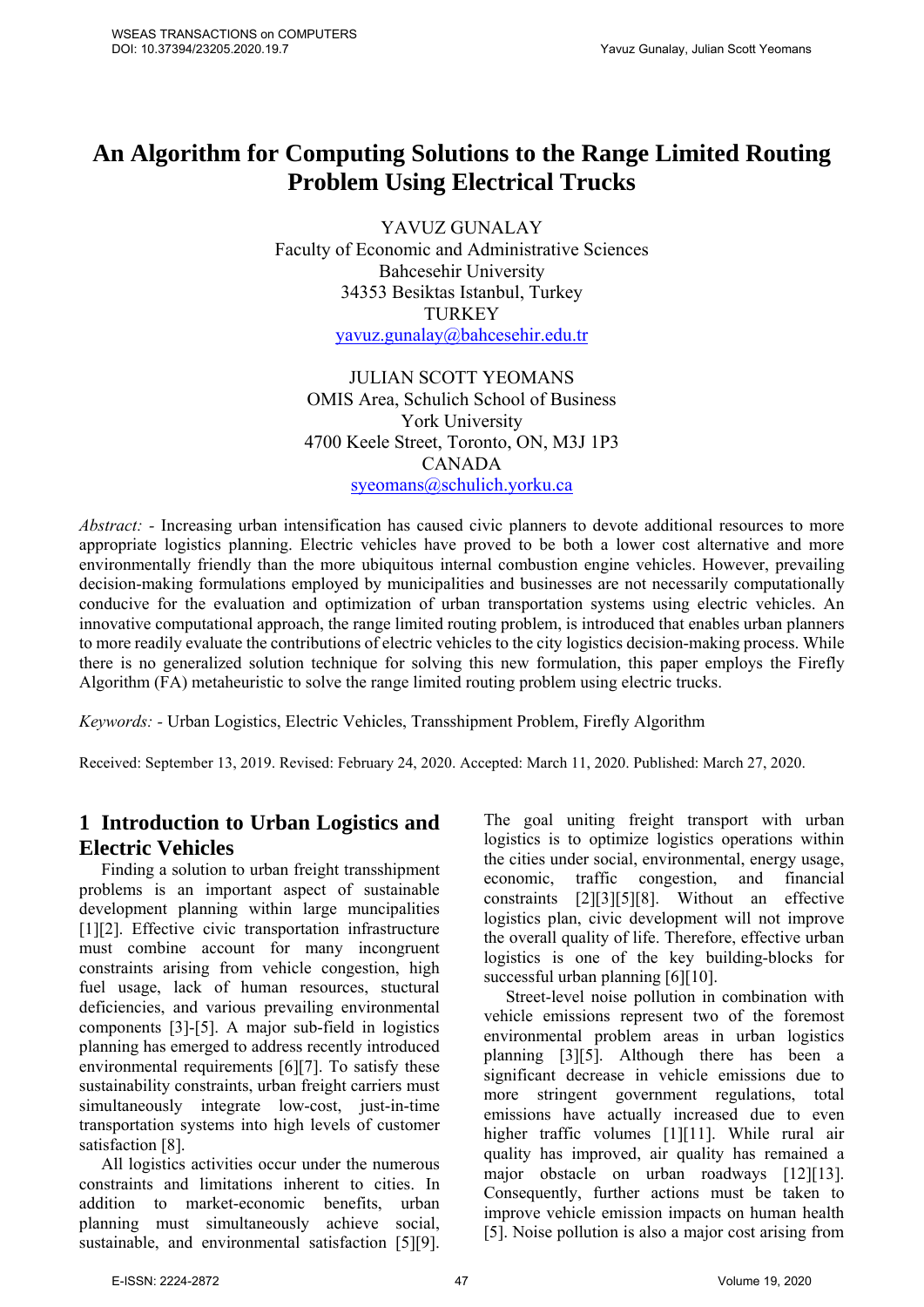Yavuz Gunalay, Julian Scott Yeomans

transportation [14]. Heavy trucks, buses, dieselengine cars, and motorcycles all contribute to elevated urban noise pollution. Replacing internal combustion engines (ICE) with silent-running, zeroemission electric motors affords one primary mechanism for overcoming excessive emissions issues and urban noise levels [12][13][15][16]. Recent developments in electric storage and automotive technology have resurrected awareness for employing electric vehicles (EV) to conduct urban freight delivery [15][17]. Relative to ICE vehicles, EVs possessing high efficiency electric motors hold numerous advantages such as low fuel and maintenance costs, zero emissions (improves air quality while decreasing emissions), and silent operations issues [9][15][16].

Unfortunately, if a decision between selecting ICE and EV engine vehicles for urban transshipment is posed as a strict either-or evaluation, using existing computational methods, it is not difficult to establish that ICE vehicles would be the preferred choice. In such comparative decision-making assessments, new EV technology currently lacks widespread commercial acceptance due to low vehicle range, long recharge times, and significant initial adoption costs [15][17]. Thus, the introduction of significant technological advances are requisite prior to considering EVs as an effective replacement in long-range transportation [2]. Nevertheless, while it may not currently be feasible for EVs to act as a comprehensive substitute for the logistical satisfaction of long-haul heavy-truck transportation, it will be computationally demonstrated that room does exist for the *partial* deployment of EVs in urban logistics. Low operation costs do render EVs as an attractive alternative to ICE vehicles for *within-city* transportation [1][12]. Specifically, although EVs may not appear feasible for universal transportation purposes, when *some* routes can be electrified, it can be shown that a significant cost reduction can exist. Thus, municipalities and companies should ascertain which subsets of civic routes are amenable to electrification. Under appropriate conditions, the urban transshipment problem with smart vehicles can be modified into a detemination of what *proportion* of the transportation networks ought to be served by EVs and ICE vehicles, respectively, and an identification of exactly which urban routings each vehicle type should cover. In this study, new mathematical model of this adapted urban transshipment problem with EVs is formulated. Because the actual optimization of this formulation can prove challenging, the computationally efficient Firefly Algorithm (FA) metaheuristic is employed for its solution [18][19]. In this paper, the computational effectiveness of this innovative optimization approach for solving the urban transshipment problem is established on an example of the range limited routing problem.

#### **2 Electric Vehicle Selection Issues**

Depending upon the specific configurations, the overall vehicle expenses of most EVs will tend to be 20% to 50% higher than ICE vehicles. The increased costs arise mostly from the Lithium-ion batteries, although the costs of other components, especially the engines, are currently much higher than ICE motors. Conversely, as there is only a one rotating part in an electric motor in comparison to numerous moving parts in a combustion engine, the EV maintenance costs are approximately half those of ICE engines [15][17]. Moreover, EV fuel costs are considerably lower than ICE vehicles. Depending upon the fuel and electricity prices, cost per kilometre for EVs is from one half (USA) to one-sixth (Turkey). The environmental impact of EVs depends heavily on the generation source of electricity (e.g. wind, solar, hydroelectric, coal, nuclear). However, there is still an improvement in carbon emissions even when the electricity is sourced from coal. EVs area always far superior to ICE trucks with respect to air quality when measured at street level, [12].

The technology of ICE vehicles is far more versatile for long-range transportation purposes than that supplied by existing batteries. For example, petroleum-based vehicles can be refueled swiftly in less than 5 minutes and then be driven for distances of exceeding 500 km. On the other hand, the batteries of a standard EV take more than an hour to recharge, providing only sufficient sufficient capacity to cover a range of no more than 100-150 km. While swapping a battery or replenishing its electrolyte fluid provide two alternative approaches to the recharging speed dilemma, the battery distance capacity limitations do not change. Thus, for long range transportation needs, recharging points for EVs would need to be planned along the route to perhaps coincide with scheduled driver rest periods. The European Commission [4] restricts the longest nonstop period of truck driving to 4.5 hours which must then be followed by a requisite break of 45 minutes. Accordingly, to satisfy the EU driving requirements, long-range EV freight transportation would need to have a range of approximately 400 km together with a battery that could be fully charged within an hour. In such a situation, all travel and rest periods would have to be highly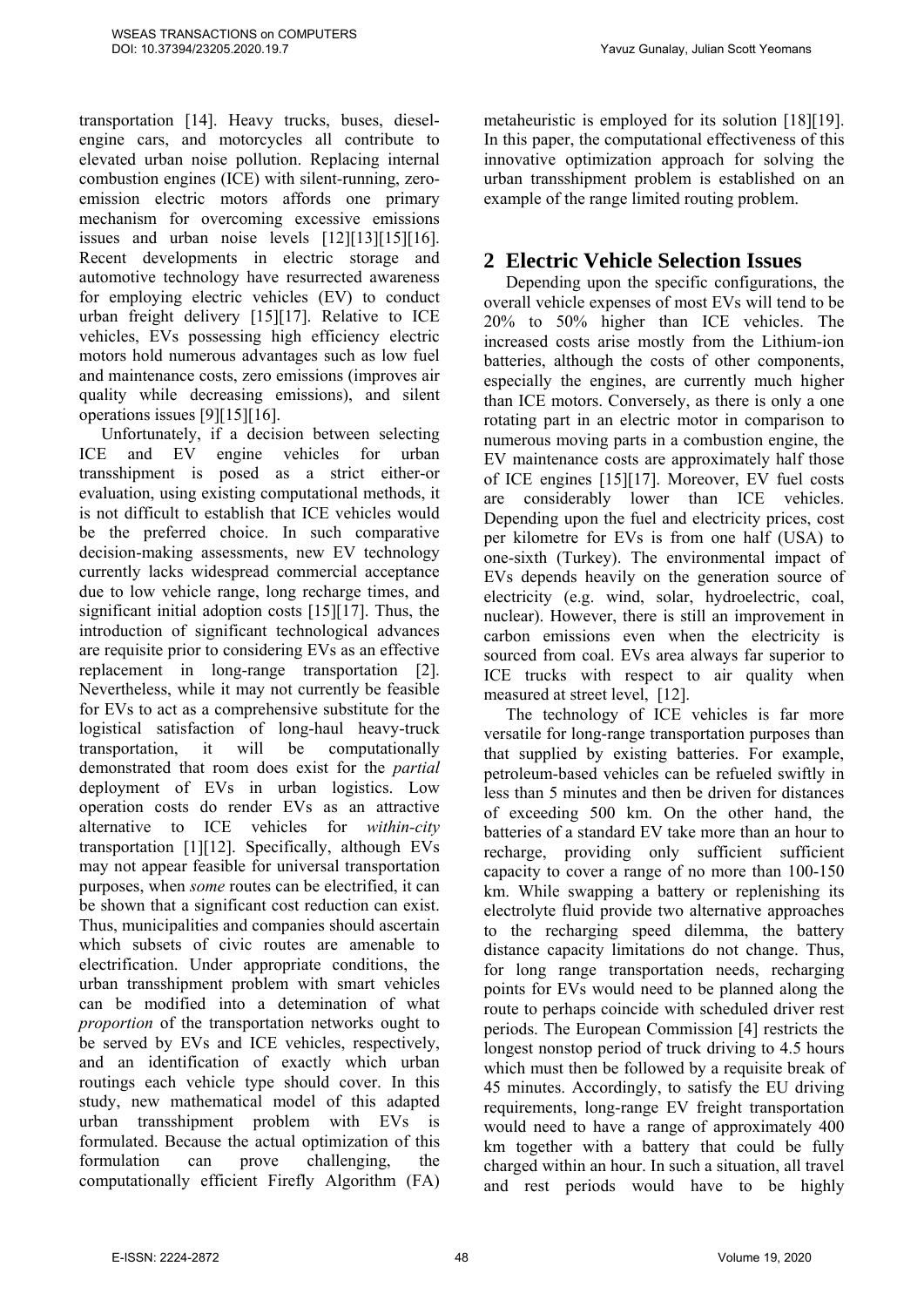synchronized with battery recharging times, thereby introducing significant operational challenges and additional logistical planning in order to co-ordinate long-range transportation activities.

In major urban environments, EV distance limitations are a less challenging problem than the actual battery costs. For municipal logistics, EV recharging periods could occur during regular onsite loading/unloading activities or during preprogrammed periods of downtime (i.e. overnight). Regrettably for EV, in large cities where  $100<sup>+</sup>$  km routes would not be uncommon, the 100-150 km distance constraint would impose significant operational boundaries on the planning requirements. Additionally, to deliver refridgerated products, the overall distance limitations of EVs would be even more restricted due to the extra loading drawn from the batteries.

Therefore, if the vehicle selection problem is posed as an *either-or* determination between ICE technology and EVs, current decision-making models would select ICE transportation in all urban transshipment situations. However, a different solution approach arises if the problem is posed as determining the optimal *proportion* of EVs to include in the transportation fleet.

#### **3 Example Problem with Electric Vehicles**

To facilitate a better understanding of the ensuing modelling, this section introduces an easyto-solve urban transshipment problem with electric vehicles. Consider a symmetrical, urban distribution network containing a centralized storage warehouse, *A*, that supplies the four outlying facilities *B*, *C*, *D*, and *E* (Figure 1). For simplicity, assume that the demand at each store is 1 unit/day and that this quantity is delivered daily by a truck with a capacity of 2 units. Assume that the transportation and environmental costs are proportional to the distance covered and independent of the load amount. Hence, while in this problem, only operational costs are provided, in "real life", the calculations would also need to incorporate the full spectrum of expenses including environmental charges. From Figure 1, to satisfy the requisite transshipment requirements, it can be ascertained that the two feasible routes *A-E-A-C-A* and *A-B-A-D-A* would have a combined cost 160 + 160 = 320 units, while routes *A-D-C-A* and *A-E-A-B-A* would cost 180 + 120 = 300 units. Nevertheless, it is relatively straightforward to determine that the minimum cost routes, *A-E-D-A*

and  $A$ -C-B-A, possess a total cost of  $120 + 120 =$ 240 units.





If the entire truck fleet could be replaced by EVs with 1/6 fuel costs, the minimum total cost would decrease to only  $240/6 = 40$  units. However if a reasonable cost electric truck typically possesses a 100 km range, then it would be neither operationally feasible to undertake 120 km (*A-C-B-A*, *A-E-D-A*) delivery routes, nor possible to even service the facilities *C* and *D*. Due to these infeasibilities, if the problem were posed as whether the ICE trucks should be resplaced by more energy efficient, environmentally benign EVs, the response would necessarily be negative.

However, if the problem was rephrased as finding "the *ratio* of the fleet to be converted to EVs" then this would lead to a completely different decision-problem. Specifically, the question could be re-stated as "in order to reduce overall costs, which routes could be satisfied by EVs and which routes would be served by ICE trucks?". In the transshipment network if nodes *B* and *E* were served by EVs, while *C* and *D* were still serviced by ICE trucks, then the optimal routes *A-E-A-B-A* and *A-D-C-A* would now have a total cost of 200 units  $(180 +$ 120/6). Thus, it can be seen that a partial coverage of the distribution network using EVs would have better overall costs than the originally determined 240 units. In this situation, the urban transshipment problem with electric vehicles converts into a determination of what proportions of the network are served by EVs and ICE vehicles, and exactly which routes do these respective vehicle types need to cover. Optimizing this version of the urban transshipment problem with EVs will, henceforth, be referred to as the *Range Limited Routing Problem* (RLRP).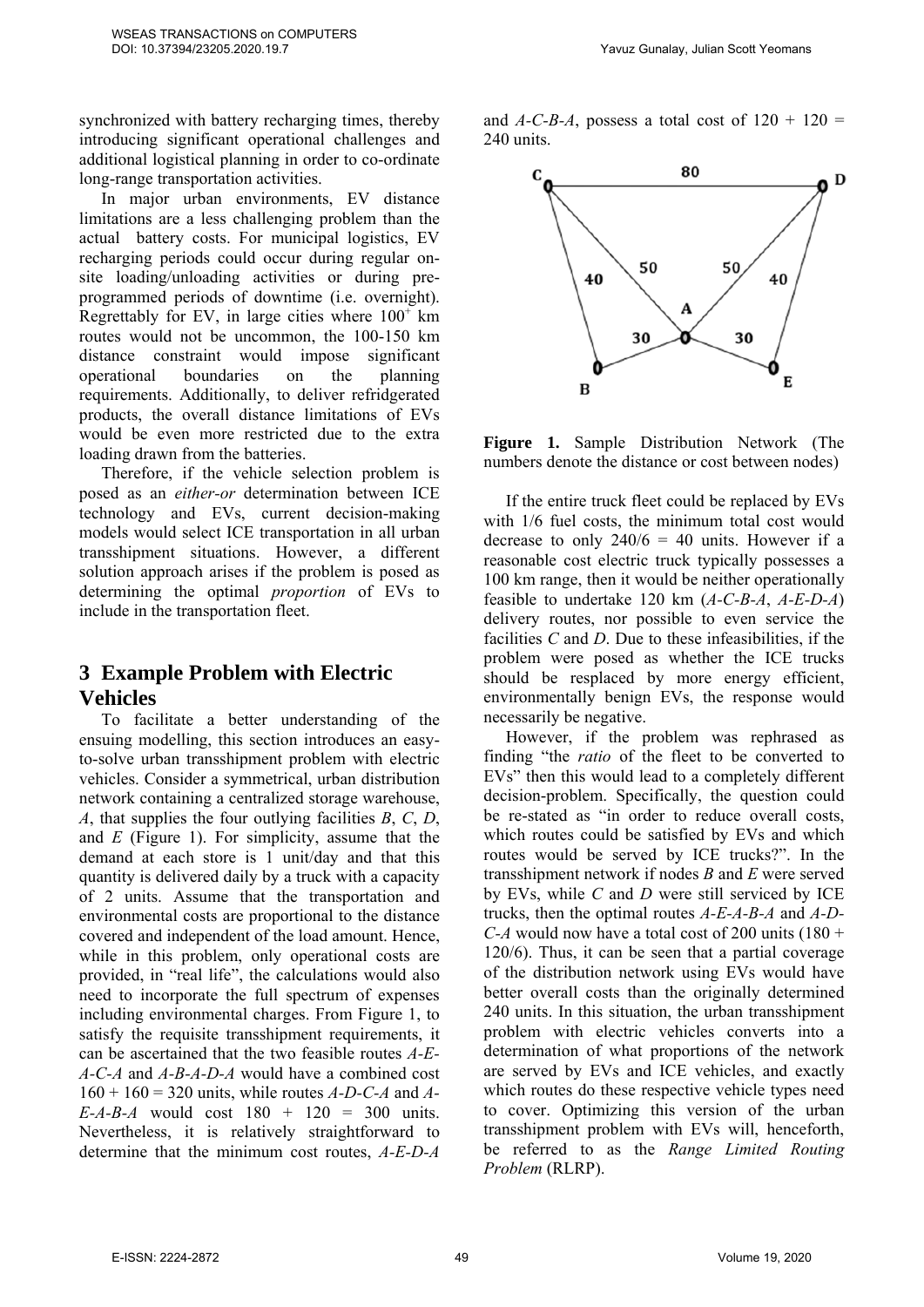## **4 Range Limited Routing Problem Formulation**

A generalized mathematical formulation of the RLRP will be provided in this section. Together with the additional challenges that arise from the range limitations of EVs, the approach for formulating the RLRP requires a combination of both standard vehicle routing problems [20] and capacitated vehicle routing problems [21].

The following notation will be employed in the RLRP:

 $k$  – index for trucks  $k = 1,...,K$ .

 $i, j$  – index for node (stores:  $1,..,N$  and warehouse: 0).

 $R_k$  and  $T_k$  – represents truck range and capacity, respectively, for truck  $k, k = 1, \ldots, K$ .

 $d_0$  – warehouse capacity.

 $d_i$  – demand at node *i*,  $i = 1...N$ .

 $r_{ii}$  – distance between node *i* and *j*, *i*, *j* = 0,...*N*.

 $l_{ik}$  – load transshipped to node *i* using truck *k*.

One assumption for the RLRP is that total capacity must equal the total demand with no excess capacity:

$$
\sum_{k=1\text{to }K} T_k = \sum_{i=1\text{to }N} d_i \tag{1}
$$

Hence, the complete mathematical programming formulation of the RLRP is to determine a solution to the following problem:

$$
\text{Max } \sum\nolimits_{k=1\text{to}K} \quad \sum\nolimits_{i=0\text{to}N} \quad \sum\nolimits_{j=i+1\text{to}N} \quad d_j \, x_{ijk} \quad (2)
$$

Subject to:

$$
\sum\nolimits_{k=1\text{to }K} \quad \sum\nolimits_{j=1\text{to }N} \quad x_{0jk} \leq K \tag{3}
$$

$$
\sum\nolimits_{i=0 \text{to} N, i \neq j} x_{ijk} = \sum\nolimits_{j=0 \text{to} N, i \neq j} x_{ijk} \quad \forall j, k \quad (4)
$$

$$
\sum_{j=1 \text{to} N, i \neq j} x_{ijk} \le 1 \qquad \forall i, k \qquad (5)
$$

$$
\sum_{i=1\text{to}N, i\neq j} x_{ijk} \le 1 \qquad \forall j, k \qquad (6)
$$

$$
\sum\nolimits_{i=0\text{to}N} \quad \sum\nolimits_{j=0\text{to}N,i\neq j} \quad r_{ij}\,x_{ijk} \leq R_k \qquad \forall k \tag{7}
$$

$$
l_{jk} \leq d_j \sum_{i=1 \text{to} N, i \neq j} x_{ijk} \qquad \forall j, k \qquad (8)
$$

$$
\sum\nolimits_{k=1\text{to}K} \quad l_{ik} \leq d_i \qquad \qquad \forall i \qquad (9)
$$

$$
\sum_{i=1\text{to}N} l_{ik} \leq T_k \qquad \forall k \qquad (10)
$$

The constraints in the model ensure that at most *K* trucks are used to deliver the goods (3), the truck routes are continuous and non-recurrent (4)-(6), the trucks do not exceed their range capacities (7), and that the demand at each store is satisfied by at least one truck (8)-(10). Determining a solution that satisfies all of the constraints enables a search for the feasibility of the urban transshipment problem with EVs. The optimal RLRP requires a feasible solution that maximizes the satisfied demand at each node and provides an urban cargo, fleet forming decision to the urban transshipment problem. Optimizing the RLRP can prove very computationally challenging. In the subsequent sections, the population-based, metaheuristic FA will be used to efficiently optimize the RLRP [22].

#### **5 Firefly Algorithm Optimization**

This section provides a brief overview of the mechancis of the FA procedure that is covered in significantly greater detail in [18][19][23]. The FA is a population-based metaheuristic. Each firefly in the population corresponds to one potential solution to a problem and the initial population of fireflies is distributed randomly and uniformly through the decision space. The FA operates under the following three concepts: (i) All fireflies within the population are considered unisex, implying that any one firefly could be attracted to any other firefly irrespective of their sex; (ii) The relative attraction between two fireflies is directly proportional to their respective brightness. This implies that for any two fireflies, the less bright firefly will be predisposed to advance towards the brighter one. However, brightness and attraction both decrease as the distance between the fireflies increases. A firefly will move about randomly, if no brighter firefly exists within its neighborhood of visibility; and, (iii) The relative brightness of a firefly is determined by the value of its objective function. For example, in a maximization problem, the brightness is proportional to the value of the objective function.

In the FA, there are two important aspects: the formulation of attractiveness and the variation of light intensity. For simplicity, firefly attractiveness is determined by its brightness which, in turn, is related to the value of its objective function. In the simplest case, the brightness of a firefly at a location *X* would be its calculated objective value *F*(*X*). However, the attractiveness,  $\beta$ , between fireflies is relative and will vary with the distance *rij* between firefly *i* and firefly *j*. Light intensity decreases with the distance from the source, and light is also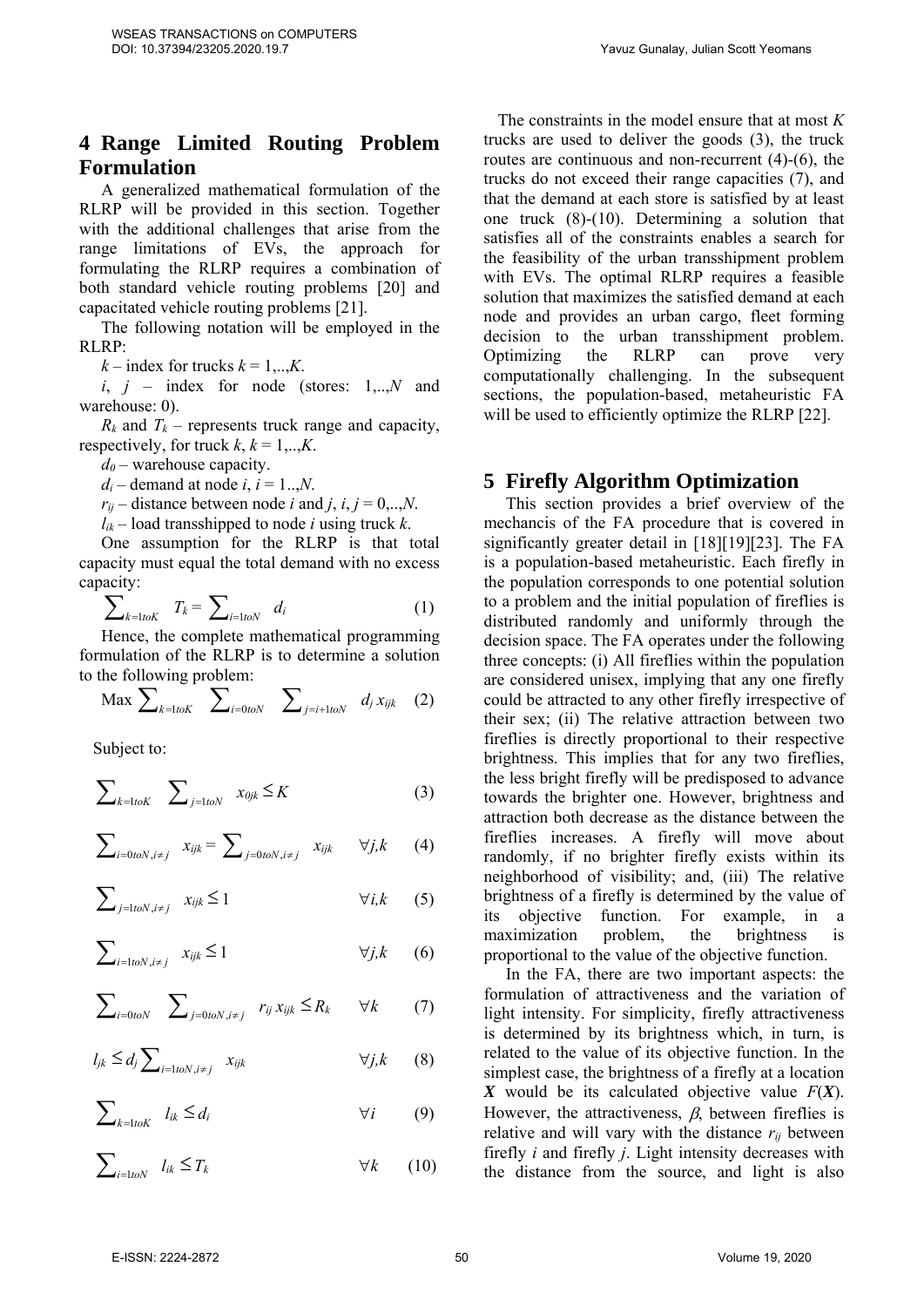absorbed in the media, so the attractiveness needs to vary with the degree of absorption. Consequently, the overall attractiveness of a firefly is calculated by

$$
\beta = \beta_0 \exp(-\gamma r^2) \tag{11}
$$

where  $\beta_0$  is the attractiveness at distance  $r = 0$  and  $\gamma$ is the fixed light absorption coefficient for a specific medium. If the distance  $r_{ij}$  between any two fireflies *i* and *j* located at  $X_i$  and  $X_j$ , respectively, is calculated using the Euclidean norm, then the movement of a firefly *i* that is attracted to another more attractive (i.e. brighter) firefly *j* is determined by

 $X_i = X_i + \beta_0 \exp(-\gamma (r_{ij})^2)(X_i - X_j) + \alpha \varepsilon_i$ . (12)

In this expression of movement, the second term is due to the relative attraction and the third term is a randomization component. Yang [18][19] indicates that  $\alpha$  is a randomization parameter normally selected within the range [0,1] and  $\varepsilon_i$  is a vector of random numbers drawn from either a Gaussian or uniform (generally [-0.5,0.5]) distribution. It should be explicitly noted that this expression represents a random walk biased toward brighter fireflies and if  $\beta_0 = 0$ , it becomes a simple random walk. The parameter  $\gamma$  characterizes the variation of the attractiveness and its value determines the speed of the algorithm's convergence. For most applications,  $\gamma$  is typically set between 0.1 to 10 [19]. In any given optimization problem, for a very large number of fireflies  $n \gg k$ , where k is the number of local optima, the initial locations of the *n* fireflies should be distributed essentially uniformly throughout the search space. As the FA proceeds, the fireflies tend to converge into these local optima (including the global ones). By comparing the best solutions among all of these optima, the global optima can easily be determined. Yang [19] proves that the FA will approach the global optima when  $n \to \infty$  and the number of iterations  $t$ , is set so that  $t \geq 1$ . In reality, the FA has been found to converge extremely quickly with *n* set in the range 20 to 50 [18][19]. Furthermore, the FA can find both global optima and local optima concurrently, which contributes huge computational and efficiency advantages.

## **6 Computing Solutions to the Range Limited Routing Problem with the Firefly Algorithm**

In this section, a computational testing of the efficacy of solving the RLRP using the FA metaheuristic will be illustrated. Since the example problem is small, assume that the direction of travel specified in the distribution network is considered non-commutative (i.e. the route *A-B-C-A* is considered to be different from the route *A-C-B-A*). Under these problem specifications, the RLRP of the example problem was solved by the FA-driven metaheuristic to solution shown in Table 1. The computational example illustrates how the very computationally efficient, FA-based metaheuristic can be used to compute a solution to the RLRP. It can be explicitly noted that the best solution calculated by the FA procedure is identical to the optimal solution previously found in the RLRP example section.

|                   |       | X (Truck Routes)         |
|-------------------|-------|--------------------------|
| <b>Best Found</b> | ב00 - | $(A-E-A-B-A), (A-D-C-A)$ |

**Table 1.** Objective Value and Solution for the RLRP

As described earlier, the selection of EVs for support in urban transshipment planning cannot necessarily be stated in either-or terms with respect to the replacement of ICE trucks with EVs. Consequently, in addition to calculating the optimal proportion of EVs relative to ICE vehicles needed to service an urban logistics network, the RLRP model was formulated to also determine the optimal, specific truck routes for each type of vehicle. The computational results from the RLRP urban transshipment problem demonstrate that the FAdriven algorithm provides a highly suitable approach for producing the overall single optimal solution of the problem formulation.

#### **7 Conclusion**

While electric vehicles may not provide a direct substitute for the logistical requirements of longhaul heavy-truck transportation, space does exist for their employment in urban logistics. The decision to use electric vehicles can be made either through a strictly either-or evaluation or, instead, the ratio of partial electrification required in covering a subset of the urban routes. Although a complete conversion to EVs may not appear feasible, in general, when a portion of the routes can be electrified, there is a significant potential for cost reduction. Hence, to lower their costs, municipalities and companies need to determine which routes are suitable for electrification. The RLRP model formulates the problem, but determining its solution can prove computationally challenging. Therefore, an efficient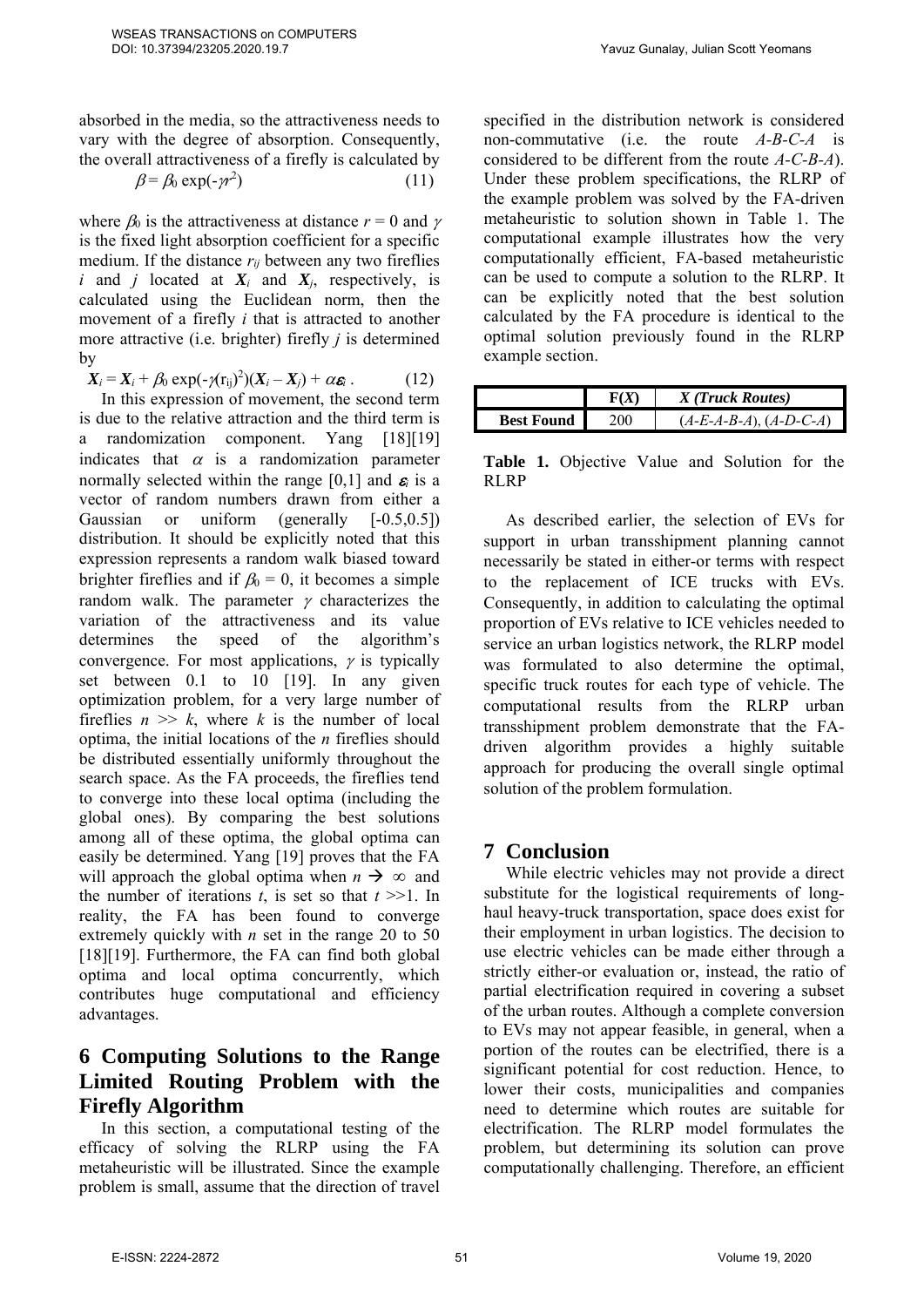solution approach to optimize the RLRP model is required.

This paper has employed the computationally efficient FA-based metaheuristic procedure to conduct this solution determination. The computational efficacy of employing the algorithm in conjunction with the population-based FA metaheuristic was demonstrated on the urban transhipment RLRP example. The computational procedure found the optimal solution to the formulated RLRP problem. The practicality of this FA-based computational approach for the urban transhipment problem using EVs can clearly be extended to wide range of other "real world" engineering and scientific applications. Such extensions will be examined in future research.

#### *References:*

- [1] C. Thiel, W. Nijs, S. Simoes, J. Schmidt, A. van Zyl, and E. Schmid, The Impact of the EU Car CO2 Regulation on the Energy System and the Role of Electro-Mobility to Achieve Transport Decarbonisation, *Energy Policy*, Vol. 96, 2016, pp. 153–166.
- [2] S. Winkelhaus, and E.H. Grosse, Logistics 4.0: A Systematic Review Towards a New Logistics System, *International Journal of Production Research*, Vol. 58, No. 1, 2020, pp. 18-43.
- [3] A. De Marco, G. Mangano, and G. Zenezini, Classification and Benchmark of City Logistics Measures: An Empirical Analysis, *International Journal of Logistics Research and Applications*, Vol. 21, No. 1, 2018, pp. 1- 19.
- [4] European Commission. Panorama of Transport, 2009. Retrieved from https://ec.europa.eu/eurostat/documents/321749 4/5711595/KS-DA-09-001-EN.PDF/9c90d489- 5009-4acc-9810-ae39612897d3.
- [5] M. Kiba-Janiak, and J. Witkowski, Sustainable Urban Mobility Plans: How Do They Work?, *Sustainability*, Vol. 11, No. 17, 2019, pp. 4605.
- [6] E. Taniguchi, Concepts of City Logistics for Sustainable and Liveable Cities, *Procedia - Social and Behavioral Sciences*, Vol. 151, No. 10, 2014, pp. 310-317.
- [7] UNESCAP. Commercial Development of Regional Ports as Logistics Centres. United Nations. Economic and Social Commission for Asia and the Pacific (UNESCAP), 2003. Retrieved from the from https://www.unescap.org/sites/default/files/pub \_2194\_fulltext.pdf.
- [8] E. Taniguchi, R.G. Thompson, T. Yamada, and R. van Duin, *City Logistics*, Holland: Pergamon, 2001.
- [9] D.B. Richardson, Electric Vehicles and the Electric Grid: A Review of Modeling Approaches, Impacts, and Renewable Energy Integration, *Renewable and Sustainable Energy Reviews*, Vol. 19, No. 3, 2013, pp. 247–254.
- [10] E. Taniguchi, and R.E.C.M. van der Heijden, An Evaluation Methodology for City Logistics, *Transport Reviews*, Vol. 20, No. 1, 2000, pp. 65-90.
- [11] EEA Report, No. 3/2004, *Ten Key Transport and Environment Issues for Policy-Makers*, Copenhagen: European Environment Agency, 2004.
- [12] M. Hernandez, M. Messagie, O. Hegazy, L. Marengo, O. Winter, and J. Van Mierlo, Environmental Impact of Traction Electric Motors for Electric Vehicles Applications, *The International Journal of Life Cycle Assessment*, Vol. 22, No. 1, 2017, pp. 54–65.
- [13] R.N. Tuncay, and Ö. Üstün, *Otomativ Sektör Kurulu Raporu: Elektrikli Araçlarda Geçmişten Geleceğe Bakış*, MÜSİAD, 2012.
- [14] European Commission. Road Transport: Reducing CO2 Emissions from Vehicles, 2016. Retrieved from from http://ec.europa.eu/clima/policies/transport/vehi cles/index\_en.htm.
- [15] S. Khemakhem, M. Rekik, and L. A. Krichen, Flexible Control Strategy of Plug-In Electric Vehicles Operating in Seven Modes for Smoothing Load Power Curves in Smart Grid, *Energy*, Vol. 118, 2017, pp. 197–208.
- [16] M. Weiss, M.K. Patel, M. Junginger, A. Perujo, P. Bonnel, and G. Grootveld, On the Electrification of Road Transport - Learning Rates and Hybrid-Electric and Battery Electric Vehicles, *Energy Policy*, Vol. 48, No., 20129, pp. 374–393.
- [17] A.S. Brower, T. Kuramochi, M. Broek, and A. Faaij, Fulfilling the Electricity Demand of Electric Vehicles in the Long Term Future: An Evaluation of Centralized and Decentralized Power Supply Systems, *Applied Energy*, Vol. 107, No. 1, 2013, pp. 33–51.
- [18] X.S. Yang, Firefly Algorithms for Multimodal Optimization, *Lecture Notes in Computer Science*, 5792, 2009, pp. 169-178.
- [19] X.S. Yang, *Nature-Inspired Metaheuristic Algorithms 2nd Ed*., Frome (UK): Luniver Press, 2010.
- [20] S.N. Kumar, and R. A Panneerselvam, Survey on the Vehicle Routing Problem and Its